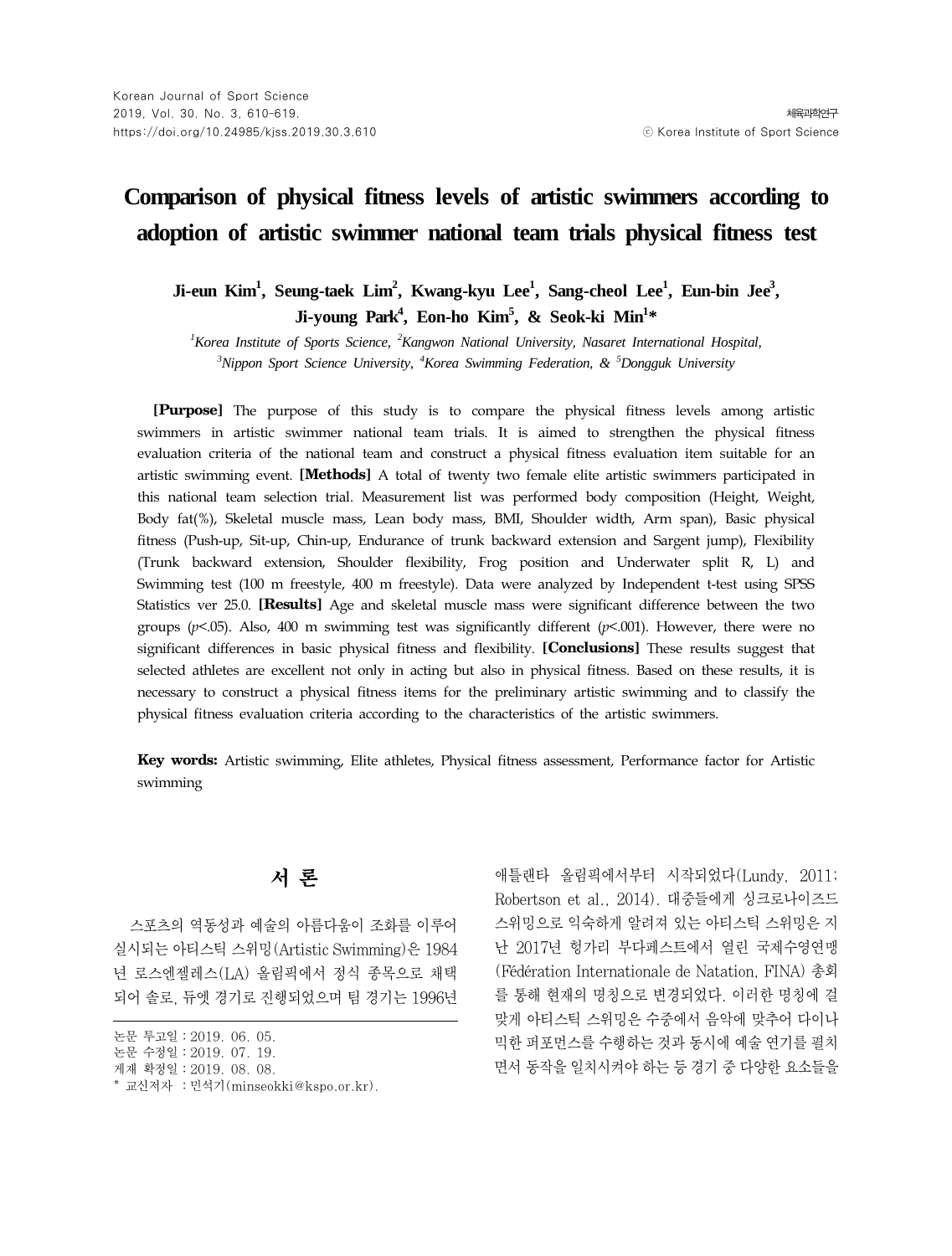복합적으로 평가하는 종목이다(Robertson et al., 2014).

한국 아티스틱 스위밍 대표팀은 2000년대 초반까지 아시안게임 등의 국제대회에서 메달권에 속하며 아시아 에서 정상권을 유지하였으나, 2010 광저우 아시안게임 에서 동메달을 획득한 이후부터는 메달권 진입에 실패하 고 있다. 특히 최근 아시안게임에 참가한 한국 아티스틱 스위밍 대표팀의 경기 결과를 분석해보면, 메달권 국가들 과 합계 점수에서 10점 이상의 큰 격차가 나타나 경기력 차이를 좁히는데 있어 난제로 남아있는 상태이다. 따라서 상위권 국가들과의 격차를 좁히고 경기력을 향상시키기 위해서는 종목의 특성을 이해하고 경기력에 필요한 요인 들을 파악하여 이를 보완하는데 중점을 두어야 할 것으로 보인다.

아티스틱 스위밍은 수중에서 무중력 상태로 약 2~5분 동안 경기가 진행되기 때문에 지구력과 파워, 유연성 등을 기반으로 동작의 정확성과 신체 컨트롤, 예술표현 등의 경기력이 요구된다(Rodríguez-Zamora et al., 2014; Tinto et al., 2017). 또한 수중에서 호흡을 조절하면서 강도 높은 동작을 수행하는 동시에 우아함과 균형미 잡힌 동작을 선보여야한다(Yamamura et al., 1999). 그러므 로 아티스틱 스위밍 선수들에게 수중에서 경기를 지속할 수 있는 지구력, 순간적인 힘을 발휘해야하는 근 파워, 동 작을 부드럽게 수행할 수 있는 관절의 움직임과 유연성 (Mountjoy, 2009; Tinto et al., 2017), 간헐적으로 호 흡을 참으면서(Breath holding) 경기를 수행해야하는 능력 등(Bjurstrom & Schoene, 1987; Rodríguez-Zamora et al., 2018)의 체력요인은 필수적이다. Yamamura et al.(1999)의 연구에서는 아티스틱 스위밍 선수들의 신체의 기능적 측면과 퍼포먼스 스코어 간의 유의한 관련 성이 나타났으며 특히 근력, 근지구력 및 유산소성 능력 이 중요한 요인으로 밝혀졌다. 또한 Bjurstrom & Schoene(1987)는 우수한 경기력을 보유한 아티스틱 스 위밍 선수들이 호흡을 참는 능력(Breath holding)이 뛰 어나다고 보고하였다.

이상을 종합해보면, 아티스틱 스위밍 종목에서 수준 높은 경기력을 선보이기 위해서는 무엇보다도 체력적인 요인이 중요한 것으로 나타났지만 지금까지 국가대표 선 수들의 훈련 프로그램에서는 체력 훈련을 배제한 채 수중 기술 훈련에만 초점을 두고 있다. 무중력 상태인 수중에 서 기술 동작의 정확성과 경기 종목에 따라 팀원 또는 파트너와의 동작의 일치성이 고득점에 영향을 미치는 경기 특성을 고려한다면 체력적인 부분의 향상은 필수 불가결한 요소이다. 그럼에도 불구하고, 현재 아티스틱 스위밍 국가대표 선수 선발 평가 항목에는 체력적 요소 는 배제된 채 수중 연기력과 대회 성적만으로 선수를 선발하고 있는 실정이다.

따라서 본 연구는 2020 도쿄 올림픽, 2022 항저우 아 시안게임 등과 같은 국제 경기를 대비하여 아티스틱 스위 밍 국가대표 선발전 체력평가 기준을 강화하고 보다 우수 한 능력을 갖춘 선수를 발굴하기 위해 아티스틱 스위밍 종목에 적합한 선발전 체력평가 항목을 구축하는데 목적 이 있다.

### 연구방법

#### 연구대상

본 연구는 2018 자카르타 아시안게임을 대비하여 실 시한 아티스틱 스위밍 국가대표 선발전에 참가한 여자선 수 22명을 대상으로 진행하였다.

#### 연구절차

2018 자카르타 아시안게임을 대비하여 2017년 12월 에 아티스틱 스위밍 국가대표 선발전을 실시하였다. 아티 스틱 스위밍 국가대표 선발전에서 체력평가는 최초로 도 입되는 것이기 때문에 아티스틱 스위밍 지도자 및 전문위 원, 스포츠 과학 연구자 등이 모여서 측정항목 선정을 위 한 전문가 회의를 진행하였다. 전문가 회의에서는 아티스 틱 스위밍 종목에서 필요한 경기력 요인(Lee, 2013; Mountjoy, 2009)과 국외에서 시행된 엘리트 아티스틱 스위밍 선수 체력평가 항목(Sasahara et al., 2014)을 참고하여 종목에 적합한 체력요인을 근지구력, 근파워, 유연성, 수영능력으로 선정하였다.

측정항목은 실험실에서 진행한 기초체력, 유연성 항목 과 수중에서 진행한 수중 스플릿 및 수영 능력 테스트 항목 등으로 구성하였으며 체력평가 항목과 반영비율은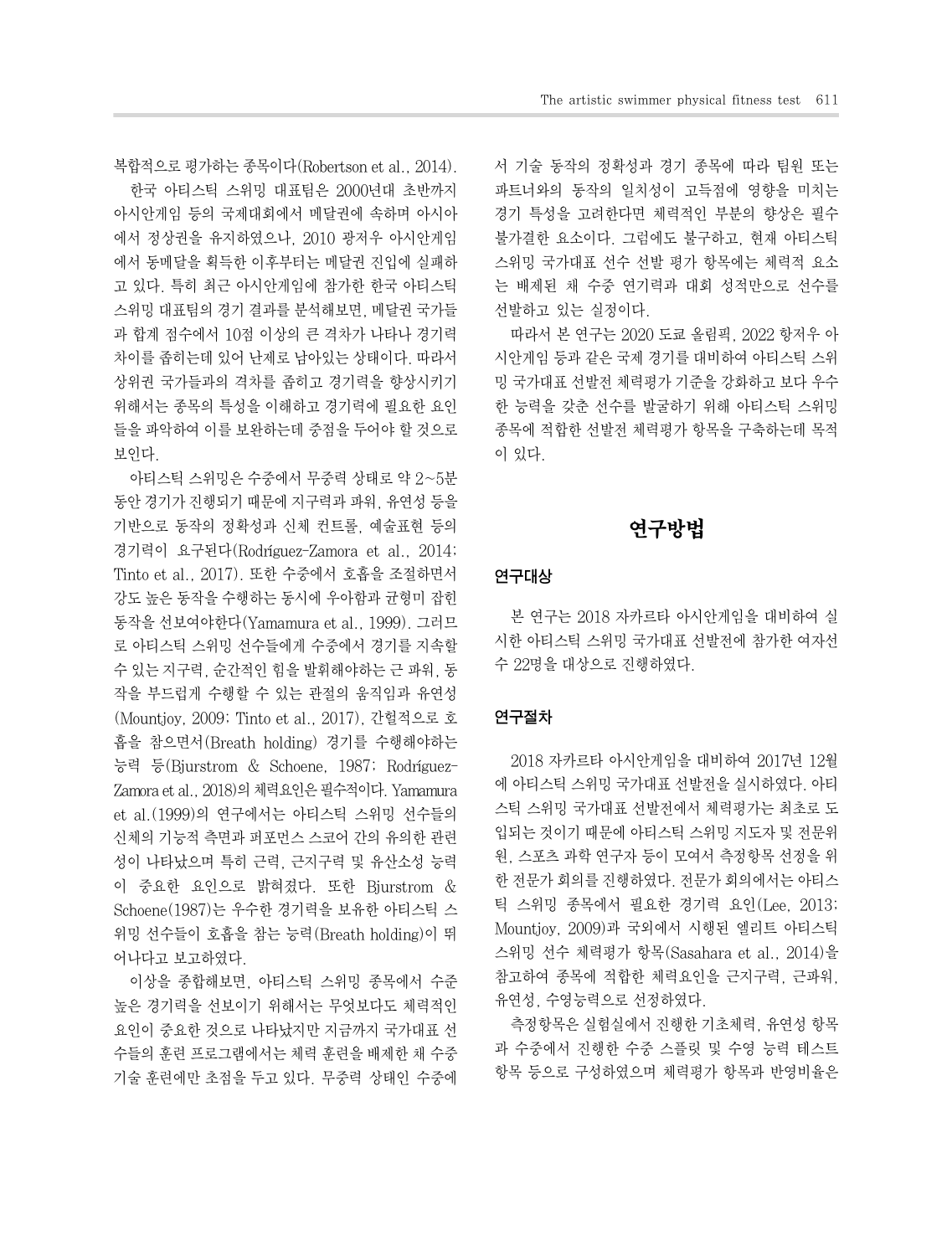<Table 1>에 제시하였다. 또한 참가 선수들에게 선발전 당일 체력평가 실시 전 운동생리학 실험실에 집결하여 전반적인 선발전 진행과정과 체력측정 순서 및 측정 시 유의사항 등을 충분히 설명한 후 진행하였다.

Table 1. Artistic swimmer national team trials physical fitness test items in 2018

| Factors                             | Measurement list                                                                                                                  | Ratio $(\%)$ |
|-------------------------------------|-----------------------------------------------------------------------------------------------------------------------------------|--------------|
| Body<br>composition                 | Height, Weight, Body fat, Lean<br>body mass, Skeletal muscle mass,<br>Body mass index, Shoulder width,<br>Arm span                | $0\%$        |
| <b>Basic</b><br>physical<br>fitness | Push-up, Sit-up, Chin-up,<br>Endurance of trunk backward<br>extension, Sargent jump                                               | 30%          |
| Flexibility                         | Trunk backward extension, Frog<br>position, Shoulder flexibility, Split<br>position in swimming pool (Right<br>front, Left front) | 30%          |
| Swimming<br>test                    | 100 m freestyle.<br>400 m freestyle                                                                                               | 40%          |

#### 측정 항목 및 방법

#### 신체조성

선발전 당일 체력측정 순서 및 유의사항 등의 공지사 항을 전달한 후, 신장체중계(BSM 370, Biospace Co., Korea)와 체지방 분석기(InBody 770, Biospace Co., Korea)를 이용하여 대상자들의 신장, 체중, 체지방률, 어 깨넓이, 지극 등을 측정하였다. 어깨넓이는 어깨 유연성 측정을 위한 시작점을 파악하기 위해 측정하였으며, 지극 은 다른 신체조성 항목과 마찬가지로 체력평가에 반영되 진 않지만, 예술적인 표현미가 강조되고 있는 추세와 더 불어 앞으로의 추이를 보기위하여 측정하였다.

#### 체력측정

#### 기초체력

2018 아티스틱 스위밍 국가대표 선발전 체력평가 측 정은 운동생리학실험실 및 수영장에서 진행하였으며 신 체조성 측정 후 근지구력 요인에 해당하는 팔굽혀펴기, 윗몸일으키기, 턱걸이, 체후굴 지구력을 측정하였고, 근

파워 요인에 해당하는 서전트 점프를 측정하였다. 팔굽혀 펴기는 팔을 어깨넓이로 벌려서 엎드린 자세에서 양쪽 무 릎을 바닥에 대고 실시하였다. 횟수를 측정하기 위해 바 닥에 높이 15cm의 모형을 고정시키고 가슴이 닿을 정도 로 팔을 굽혀 내려가도록 하였으며 45초간 실시하였다. 윗몸일으키기는 싯업판에 누운 뒤 발을 밴드에 고정시키 고 무릎은 90°로 구부린 상태에서 1분간 실시하였다. 턱 걸이는 친업 바(Chin-up bar)에 매달려서 시작 신호를 듣고 60초 동안 실시하였다. 체후굴 지구력은 지면의 측 정판 위에서 체후굴 자세를 취하면 체후굴 측정기를 선수 의 턱 아래에 놓고 버티는 시간을 측정하였으며 턱이 측 정기에 닿을 경우 종료하였다. 서전트 점프는 측정판 센 서 위에 양발을 어깨넓이로 놓고 바로 선 상태에서 하체 반동 없이 점프한 후 측정판 위로 양발이 착지하도록 실 시하였다.

#### 유연성

유연성 항목은 체후굴, 개구리자세, 어깨유연성, 수중 스플릿으로 구성하였다. 체후굴은 지면의 측정판 위에 엎 드려서 허리에 양손을 올리고 발목을 고정시킨 채 상체를 뒤로 젖혔을 때 측정판과 턱 사이의 높이를 체후굴 측정 기(TKK-5404, Takei, Japan)로 측정하였다.

어깨유연성은 정면을 보고 바르게 선 상태에서 양손을 뒤로한 채 탄성이 없는 줄을 자신의 어깨넓이만큼 잡고 등 뒤에서 머리 위를 지나 가슴 앞쪽으로 어깨관절을 회 전시켰을 때 양손으로 잡은 줄의 길이를 cm 단위로 측정 하였다. 개구리자세는 바닥에 M자 모양으로 부착한 테이 프 위에 하지의 모양을 맞추고 양손을 머리 위에 얹은 후 바닥에 앉았을 때 지면과 엉덩이 부분 사이의 간격을 측 정하였다.

수중 스플릿은 <Fig. 1>에 제시한 것처럼 수중에서 양 손에 공기통을 잡은 상태로 거꾸로 한 자세를 유지한 채 양발의 엄지발가락에 탄성이 있는 고무줄을 끼우고 오른 쪽 또는 왼쪽 다리를 전후로 벌린 상태에서 사타구니 부 근과 고무줄 사이의 간격을 L자 모양의 자로 측정하였다.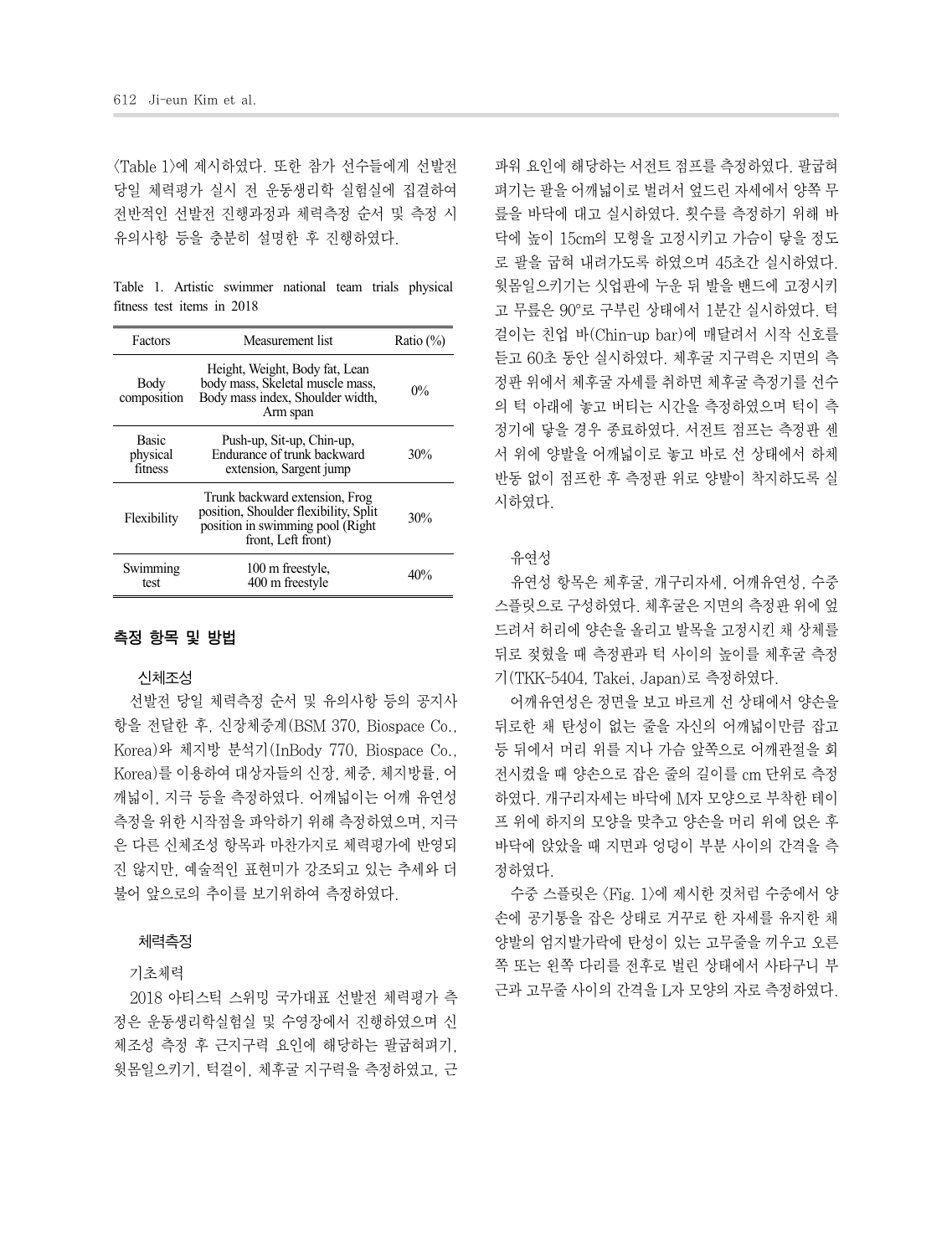

Fig. 1. Underwater split position measurement method

#### 수영 능력 테스트

수영 능력 테스트는 25m Swimming pool에서 100m, 400m 자유형을 실시하였다. 100m 수영 능력 테스트는 자유형을 실시하는 것으로 입수상태에서 시작하였으며 기준 기록(1′15″00)을 통과할 경우 1점, 통과하지 못할 경우 0점으로 처리하였다.

400m 수영능력 테스트는 <Fig. 2>에 제시된 것처럼 자유형과 함께 잠영구간을 포함하고 있는 측정항목으로 심폐지구력과 잠영능력이 요구된다. 출발은 입수 상태에 서 실시하였으며, 25m 자유형 후 플립 턴(flip turn)을 하 고 다시 25m 자유형으로 스타트지점(50m)까지 돌아와 서 다시 플립 턴을 한 후 25m 자유형으로 75m 지점까지 수영한다. 75m 지점에서 사이드 턴(side turn) 후 25m 잠영을 실시하고 100m 지점(출발지점)에 도착하면 잠영 상태에서 플립 턴을 실시하며 다시 처음과 동일하게 반복 한다. 1회 cycle은 100m(75m 자유형 x 25m 잠영)로 총 4회 진행하였으며 테스트의 기준 기록(5′50″00)을 통과 할 경우 1점, 기준 기록을 초과하여 들어오거나 2회 이상 수면 위로 올라와서 호흡을 할 경우 0점 처리하였다.

#### 통계 처리

본 연구에서는 Window용 SPSS/PC ver 25.0 통계 프 로그램을 이용하여 모든 측정값의 평균 및 표준편차를 산 출하고 그룹 간 체력평가 항목의 결과를 비교하기 위해 독립표본 t 검정(independent t-test) 실시하였으며 모 든 자료의 통계적 유의수준은 α=.05로 설정하였다.



Fig. 2. 400 m Swimming test measurement method



#### 신체특성

2018 아시안게임 대비 아티스틱 스위밍 국가대표 선 발전에 참가한 선수들의 신체특성은 <Table 2>와 같으며 최종선발 및 비선발 그룹으로 구분하여 비교하였다. 그 결과, 최종선발 그룹이 비선발 그룹에 비해 나이, 골격근 량에서 유의하게 높은 것으로 나타났다(p<.05).

#### 기초체력

최종선발 그룹과 비선발 그룹의 기초체력을 비교한 결과는 <Table 3>과 같다. 서전트 점프, 팔굽혀펴기, 윗 몸일으키기, 턱걸이, 체후굴 지구력 등 모든 항목에서 최종선발 그룹이 비선발 그룹보다 높은 것으로 나타났지 만 통계적으로 유의한 차이는 없었다.

#### 유연성

최종선발 그룹과 비선발 그룹의 유연성을 비교한 결과 는 <Table 4>와 같다. 어깨유연성과 체후굴 항목에서는 그룹 간에 큰 차이가 없었지만 개구리자세와 수중 스플릿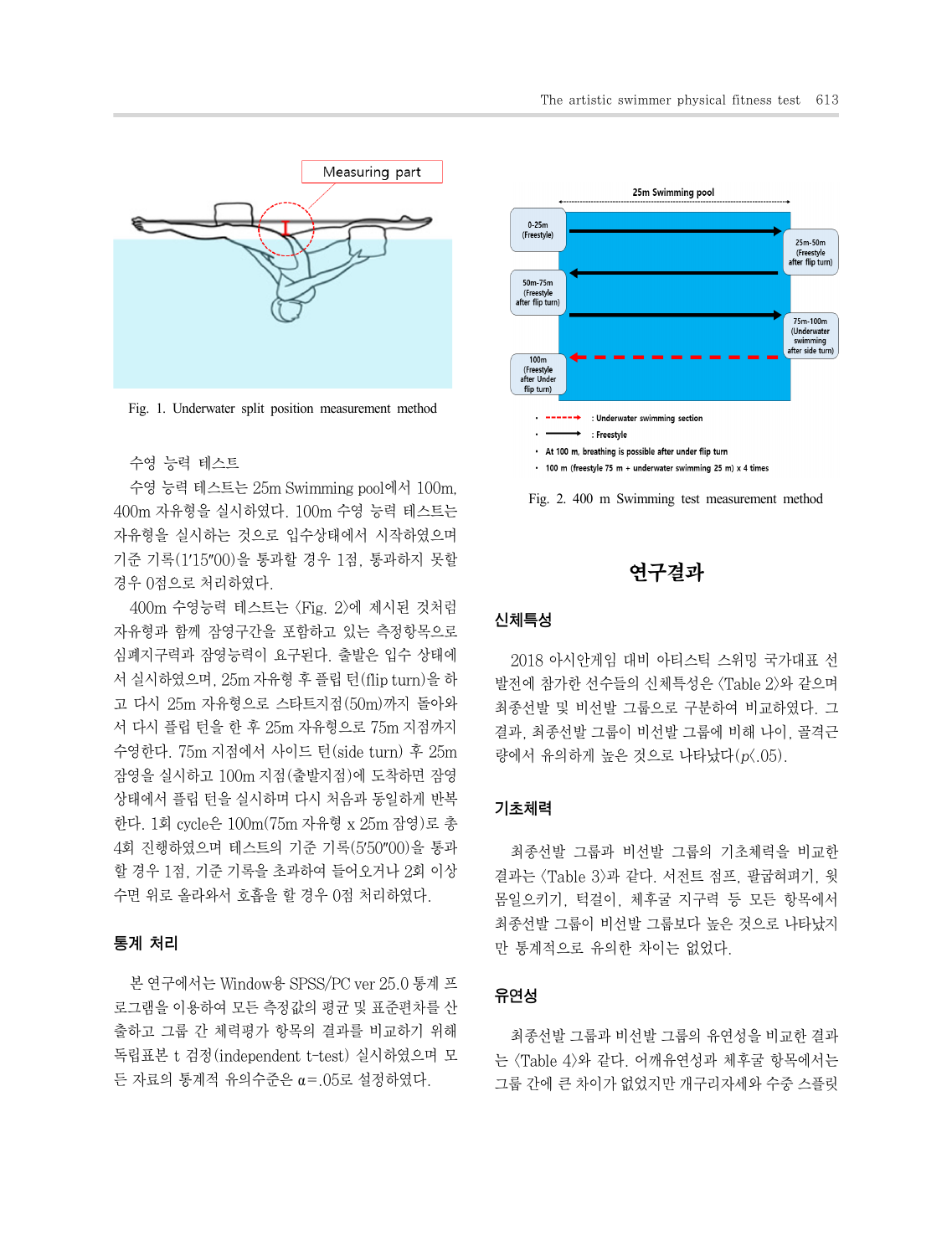| Variables                 | Total            |                             | Groups                    |        |                  |
|---------------------------|------------------|-----------------------------|---------------------------|--------|------------------|
|                           | $(n=22)$         | Selection group<br>$(n=10)$ | Dropout group<br>$(n=12)$ |        | $\boldsymbol{p}$ |
| Age (years)               | $16.36 \pm 2.46$ | $17.50 \pm 2.27$            | 15.42±2.27                | 2.140  | $.045*$          |
| Height (cm)               | $163.11\pm4.91$  | $165\,40\pm5\,70$           | $16120\pm328$             | 2.064  | .058             |
| Weight (kg)               | $51.93 \pm 5.91$ | $53.58 \pm 5.08$            | $50.55\pm 6.40$           | 1.211  | .240             |
| Body fat $(\% )$          | 19.49±4.98       | $19.17\pm3.42$              | $19.75 \pm 6.14$          | $-279$ | .783             |
| Lean body mass (kg)       | $41.63\pm3.60$   | $43.26 \pm 3.74$            | $40.28 \pm 2.99$          | 2.082  | .050             |
| Skeletal muscle mass (kg) | $22.76 \pm 2.19$ | $23.80 \pm 2.27$            | $21.89 \pm 1.78$          | 2.215  | $.039*$          |
| BMI (kg/m <sup>2</sup> )  | $19.48 \pm 1.56$ | $19.56 \pm 1.09$            | $19.42 \pm 1.92$          | .209   | .836             |
| Shoulder width (cm)       | $41.05 \pm 1.64$ | $41.42 \pm 1.26$            | $40.73 \pm 1.89$          | .979   | .339             |
| Arm span (cm)             | 168.20±4.37      | 168.44±4.74                 | 167.99±4.24               | .532   | .817             |

Table 2. The characteristics of the subjects

Mean±SD

\*: *p*<.05, Selection group vs Dropout group

Table 3. Comparison of basic physical fitness between the selection group and dropout group

|                                                | Groups                                                   |                   |       |      |  |
|------------------------------------------------|----------------------------------------------------------|-------------------|-------|------|--|
| <b>Variables</b>                               | Selection group<br>Dropout group<br>$(n=12)$<br>$(n=10)$ |                   |       | р    |  |
| Sargent jump (cm)                              | $32.23 \pm 4.92$                                         | $30.08\pm4.14$    | 1.112 | .279 |  |
| Push-up ( $reps/45s$ )                         | $23.40 \pm 7.73$                                         | $18.75 \pm 13.42$ | 1.015 | .323 |  |
| $\text{Sit-up}$ (reps/60s)                     | $51.80 \pm 8.57$                                         | $50.33 \pm 10.53$ | .353  | .728 |  |
| Chin-up ( $reps/60s$ )                         | $2.30 \pm 2.26$                                          | $1.42 \pm 2.15$   | .937  | .360 |  |
| Endurance of trunk backward<br>extension (sec) | 56.05±43.85                                              | $49.85 \pm 52.73$ | .234  | .818 |  |

Mean±SD

R, L에서는 최종선발 그룹이 비선발 그룹보다 우수한 경 향을 보였다. 그러나 모든 항목에서 그룹 간에 통계적으 로 유의한 차이는 없었다.

#### 수영 능력 테스트

최종선발 그룹과 비선발 그룹의 수영 능력 테스트를 비교한 결과는 <Table 5>와 같다. 100m 수영 테스트에 서는 최종선발 그룹이 비선발 그룹보다 높은 점수를 획득 한 것으로 나타났으나 그룹 간에 통계적으로 유의한 차이 가 나타나지 않았다. 반면 400m 수영 테스트에서는 최종 선발 그룹이 비선발 그룹보다 높은 점수를 획득하였으며 그룹 간에 통계적으로 유의한 차이가 나타났다(p<.001). Table 4. Comparison of flexibility between the selection group and dropout group (unit: cm)

|                                | Groups                                                   |                   |          |      |
|--------------------------------|----------------------------------------------------------|-------------------|----------|------|
| Variables                      | Selection group<br>Dropout group<br>$(n=10)$<br>$(n=12)$ |                   | t        | p    |
| Trunk<br>backward<br>extension | $65.34\pm4.76$                                           | $65.80\pm4.01$    | - 172    | .866 |
| Shoulder<br>flexibility        | 37.46±12.35                                              | $37.27 \pm 16.37$ | -031     | 976  |
| Frog<br>position               | $1.22 \pm 2.73$                                          | $5.04\pm9.33$     | $-1.344$ | 201  |
| Split R                        | $7.80 \pm 5.52$                                          | $9.03 \pm 7.39$   | - 432    | .670 |
| Split L                        | $9.52 \pm 5.42$                                          | $10.11 \pm 7.71$  | $-203$   | .841 |

Mean±SD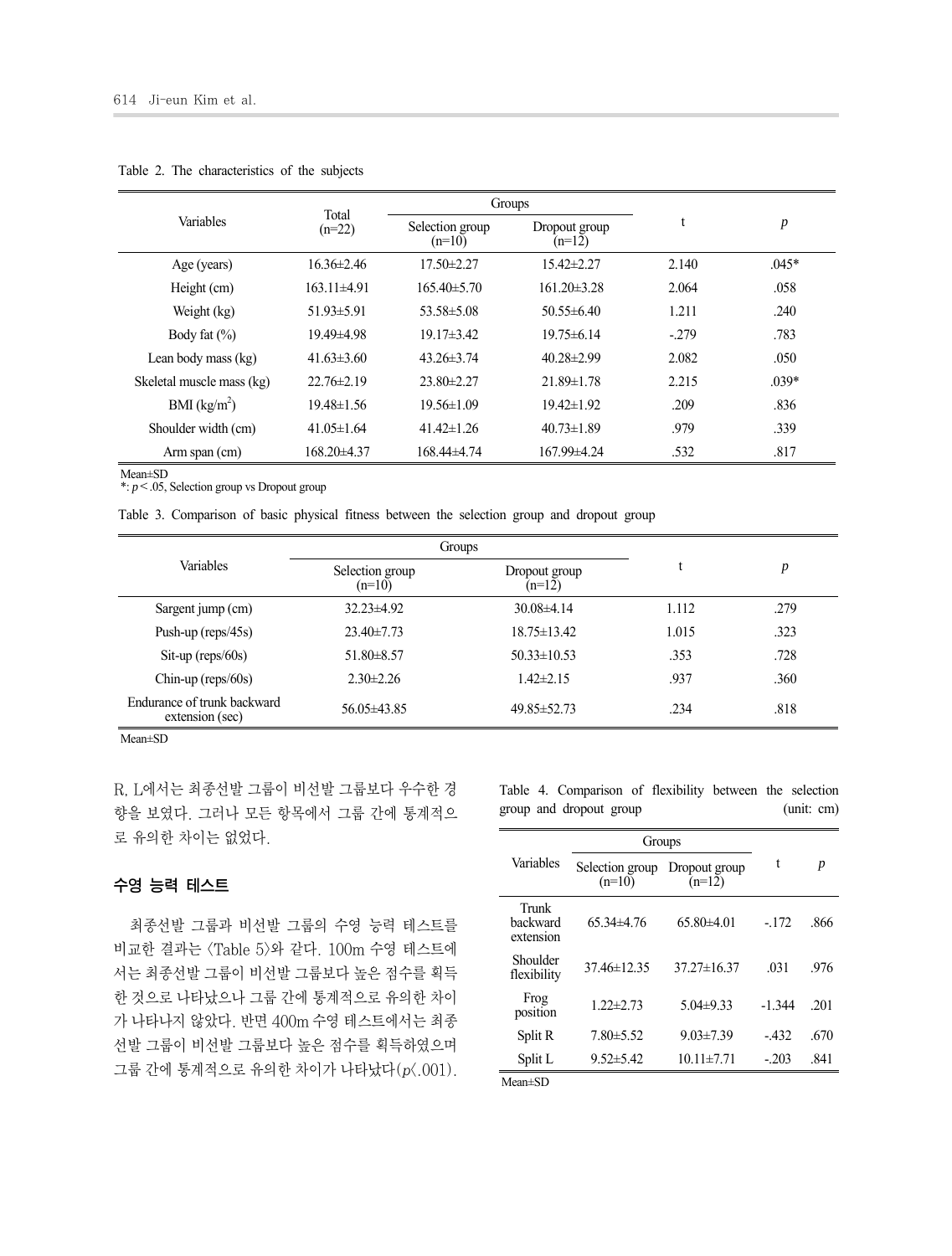|                                   |  |  | Table 5. Comparison of swimming test between the |               |  |
|-----------------------------------|--|--|--------------------------------------------------|---------------|--|
| selection group and dropout group |  |  |                                                  | (unit: point) |  |

|                        |                                | Groups                       |         |           |  |
|------------------------|--------------------------------|------------------------------|---------|-----------|--|
| Variables              | Selection<br>group<br>$(n=10)$ | Dropout<br>group<br>$(n=12)$ | t       | D         |  |
| 100 m<br>Swimming test | $1.00 \pm 0.00$                | $0.92 \pm 0.29$              | .909    | 374       |  |
| 400 m<br>Swimming test | $0.80 \pm 0.42$                | $0.08 \pm 0.29$              | 4 7 1 8 | $.001***$ |  |

Mean±SD

\*\*\*: *p*<.001, Selection group vs Dropout group

# 논 의

본 연구는 아티스틱 스위밍 종목에서 체력의 중요성을 강화하기 위해 국가대표 선발전에 체력평가를 도입하였 으며 최종선발 그룹과 비선발 그룹 간의 체력측정 결과에 대한 차이를 비교 분석하였다. 그 결과, 400m 수영 능력 에서는 최종선발 그룹과 비선발 그룹 간에 통계적으로 유 의한 차이가 나타났으며(p<.001) 골격근량에서도 유의 한 차이를 보였다(p<.05). 반면 기초체력과 유연성에서 는 최종선발 그룹이 비선발 그룹보다 높은 경향이 나타났 지만 그룹 간에 유의한 차이는 없었다.

일반적으로 수영 종목에서 경영과 아티스틱 스위밍은 경기의 특성에서 차이점이 존재하지만 필수적인 유사성 을 가지고 있다(Vassilios et al., 2016). 경영 종목에서 는 경기력 향상을 위해 지구력에 필요한 유산소성 능력과 최대 근력 향상이 필수적인 요소로 작용하는데(Aspenes et al., 2009) 이는 아티스틱 스위밍에서 경기를 지속할 수 있는 지구성 능력과 경기 중 역동적인 동작 수행 시 무 산소성 파워 능력을 요구하는 특징과 유사하다 (Robertson et al., 2014; Tinto et al., 2017; Yamamura et al., 1999). 또한 아티스틱 스위밍 팀 루 틴 종목은 400m 수영 종목과 경기시간이 비슷하기 때문 에(Chatard et al., 1999; Tinto et al., 2017), 본 연구 에서는 실제 경기에서 잠영과 수영 동작이 지속적으로 이 루어지는 종목의 특성을 참고하여 잠영을 포함한 400m 수영 능력 테스트 항목을 구성하였으며 이는 선수들의 수 영 능력, 심폐지구력 및 잠영 능력 등 복합적인 체력평가 항목으로 활용할 수 있을 것으로 보인다. 본 연구의 <Table 5>에 제시된 400m 수영 능력 테스트 결과에서는 최종선발 그룹과 비선발 그룹 간에 유의한 차이가 나타났 다(p<.001). Alentejano et al.(2012)은 아티스틱 스위 밍 선수들이 수중 운동 시 비훈련자 여성들보다 호흡 중 지(Breath-holding)를 유지하는데 더 잘 적응한다고 제 안하였다. 이와 같이, 본 연구에서 진행한 400m 수영 능 력 테스트에서 최종선발 그룹이 비선발 그룹보다 뛰어난 것으로 나타난 결과는 경기력이 높은 선수가 호흡 중지 (Breath holding) 지속 시간이 길게 나타났다고 제시한 Bjurstrom & Schoene(1987)의 선행연구 내용을 뒷받 침 하는 근거 자료가 될 수 있다.

더욱이, 다른 선행 연구에서는 400m 수영 시간과 풀 업(pull-up) 반복 횟수 간에 유의한 상관관계가 나타난 것으로 보고하였는데(Storck, 2017) 이는 통계적으로 유의한 관련성은 보이지 않았지만 <Table 3>에 제시된 근지구력 항목(Push-up, Chin-up, Sit-up, Endurance of trunk backward extension)에서 최종선발 그룹이 비 선발 그룹보다 높게 나타난 결과를 뒷받침할 수 있을 것 으로 보인다. 이러한 결과는 중장거리 수영 시 심폐지구 력뿐만 아니라 근지구력 요소도 중요하게 작용하고 있음 을 시사한다.

또한 아티스틱 스위밍을 비롯한 체조, 피겨 및 다이빙 과 같은 종목은 다른 스포츠보다 신체의 관절가동범위를 더 넓게 사용하기 때문에 외적인 연출과 특정 기술 수행 여부가 경기력을 결정하는 요인이 된다(Sands et al., 2008). 특히, 아티스틱 스위밍은 수중에서 관중 및 심사 자들에게 아름다움을 표현해야하기 때문에 예술적인 측 면에 있어서 유연성이 중요하다(Chung et al., 2017). 본 연구에서 유연성 항목은 그룹 간에 유의한 차이가 나 타나지 않았지만 개구리자세, 어깨유연성, 수중 스플릿 자세에서 최종선발 그룹이 비선발 그룹보다 우수한 경향 으로 나타났다. Lee(2004)의 연구에서는 아티스틱 스위 밍 선수들이 태권도, 유도, 펜싱 선수들에 비해 앉아윗몸 굽히기, 체후굴, 하지전후개각 등의 유연성 요소들이 월 등하게 우수한 것으로 나타났다고 언급하였다. 뿐만 아니 라 유연성 항목 중 스플릿(split)은 수중에서 거꾸로 수직 자세를 유지하면서 수면 위에 양측 하지를 전후로 벌려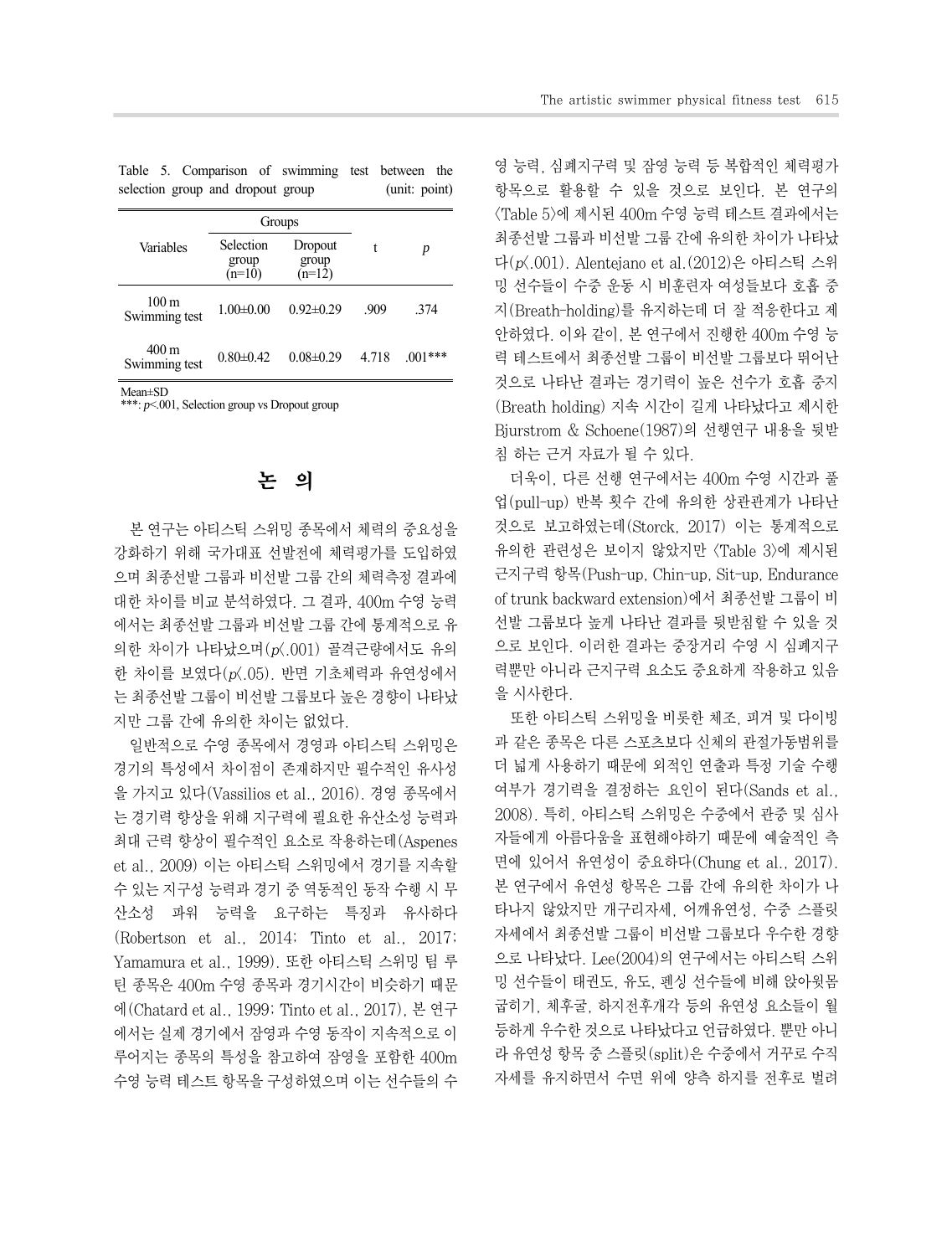평행하게 놓은 자세로 FINA(2017)에서 제시한 여러 가 지 기술 안에 포함되어 있는 기본적인 자세(basic position)이며, 아티스틱 스위밍 경기력이 우수한 국가에 서 활용하고 있는 체력평가 항목 중 하나이다(Sasahara et al., 2014). 더욱이, FINA(2017)에서 제시하고 있는 기술 중 Airborne split position과 Rocket split은 순간 적인 힘을 발휘하여 수면 위로 하지를 띠워서 스플릿 자 세를 취해야하기 때문에 기본적인 자세로 행해지는 스플 릿 보다는 역동성이 요구되어진다. Homma et al.(2002)의 연구에서는 세계선수권대회 상위 랭킹 선수 들과 나머지 선수들 간에 수면 위로 몸을 상승시킨 높이 인 평균 최고 수위(peak height)에서 유의한 차이가 있 었으며, 테크니컬 루틴 점수와 최고 수위 요소 간에 상관 관계가 나타났다고 보고하였다. 이와 같이, 아티스틱 스 위밍 경기에서 수행해야할 동작들은 난이도에 따라 점수 가 상이하기 때문에(FINA, 2017) 경기 중 고득점을 받 기 위해서는 높은 수위에서 동작의 아름다움이 잘 표현되 어야하는 것이 매우 중요하다. 즉, 선수들은 우수한 유연 성과 함께 순간적으로 큰 힘을 발휘하여 동작을 크고 빠 르게 수행할 수 있는 근파워와 자세를 유지할 수 있는 코 어의 안정성이 필요할 것으로 판단된다.

뿐만 아니라 선수들의 신체조성은 성공적인 운동 수행 을 하기 위해 기계적 자극에 영향을 미치는 요인이기 때 문에(Sekulić et al., 2005) 신체조성의 체지방량, 제지 방량 및 골격근량에 따라 아티스틱 스위밍 경기력에 긍정 적 또는 부정적 영향을 주게 된다. 본 연구에서는 신장, 체중 및 제지방량에서 최종선발 그룹이 비선발 그룹보다 높은 경향이 나타났으며 나이와 골격근량에서 유의한 차 이가 나타났다<Table 2>. Lee & Lee(2001)는 청소년기 여학생은 연령의 증가에 따라 제지방량이 증가하는 경향 이 있는 것으로 보고하였는데, 본 연구의 대상자가 청소 년임을 감안한다면 나이에 따른 성장이 신체조성의 차이 를 초래하였을 것으로 보여진다.

또한 수중 종목(수영, 수구) 선수들은 타 종목(투기, 육상 던지기) 선수들보다 제지방량이 낮은 것으로 보고 되었는데(Lee et al., 1996), 본 연구에서도 앞서 제시한 선행연구에서 나타난 수중 종목 선수들의 제지방량 결과 와 유사한 수준인 것으로 나타났다(Lee et al., 1996; Yamamura et al., 2000). 이러한 결과는 훈련량과 기

간, 프로그램 구성 등 다양한 요인에 의해 영향을 받겠지 만, 부력이 존재하는 수중이라는 환경적 특성에 의해서 (Hong & Lee, 2002) 상대적으로 지상에서 실시되는 종 목과 비교하여 중력과 체중에 의한 부하를 적게 받은 결 과가 신체조성의 차이를 유발하였을 것으로 사료된다. 본 연구에서는 골격근량에서 최종선발과 비선발 간에 유의 한 차이가 나타났는데, 이는 아티스틱 스위밍 종목에서 근육량이 경기력에 긍정적인 영향을 미칠 가능성이 높을 것으로 보여진다. 엘리트 선수들에 있어서 종목 특성과 자신의 신체에 맞는 신체조성의 중요성은 일반인들과 달 리 운동 수행능력에 직접적인 영향을 주기 때문에 (Sundgot-Borgen & Garthe, 2011) 향후 선수들의 경 기력을 향상시키기 위해서 체계적인 관리가 필요할 것으 로 판단된다(Wolfe, 2006).

## 결론 및 제언

본 연구의 목적은 국제대회에서 경쟁력을 갖추기 위해 아티스틱 스위밍 국가대표 선발전 체력평가 기준을 강화 하고 보다 우수한 능력을 갖춘 선수를 선발하기 위해 아 티스틱 스위밍 종목에 적합한 체력평가 항목을 구축하는 데 목적이 있다. 또한, 이를 바탕으로 최종선발 그룹과 비 선발 그룹 간의 측정결과를 비교 분석을 하였는데, 연구 결과를 요약하면 다음과 같다.

- 1. 신체조성은 골격근량에서 최종선발 그룹이 유의하 게 높게 나타났다. 반면, 신장, 체중, 제지방량, 체 지방률 그리고 BMI에서는 유의한 차이가 나타나지 않았다.
- 2. 기초체력은 최종선발 그룹이 높게 나타나는 경향을 보였지만, 유의한 차이는 나타나지 않았다.
- 3. 유연성은 최종선발 그룹이 개구리자세, 어깨유연성 그리고 수중 스플릿(R, L)에서 유연성이 좋은 경향 을 보였지만, 유의한 차이는 나타나지 않았다.
- 4. 수영 능력 테스트는 400m 수영 테스트에서 최종선 발 그룹이 유의하게 높게 나타났으나, 100m 수영 테스트에서 유의한 차이는 나타나지 않았다.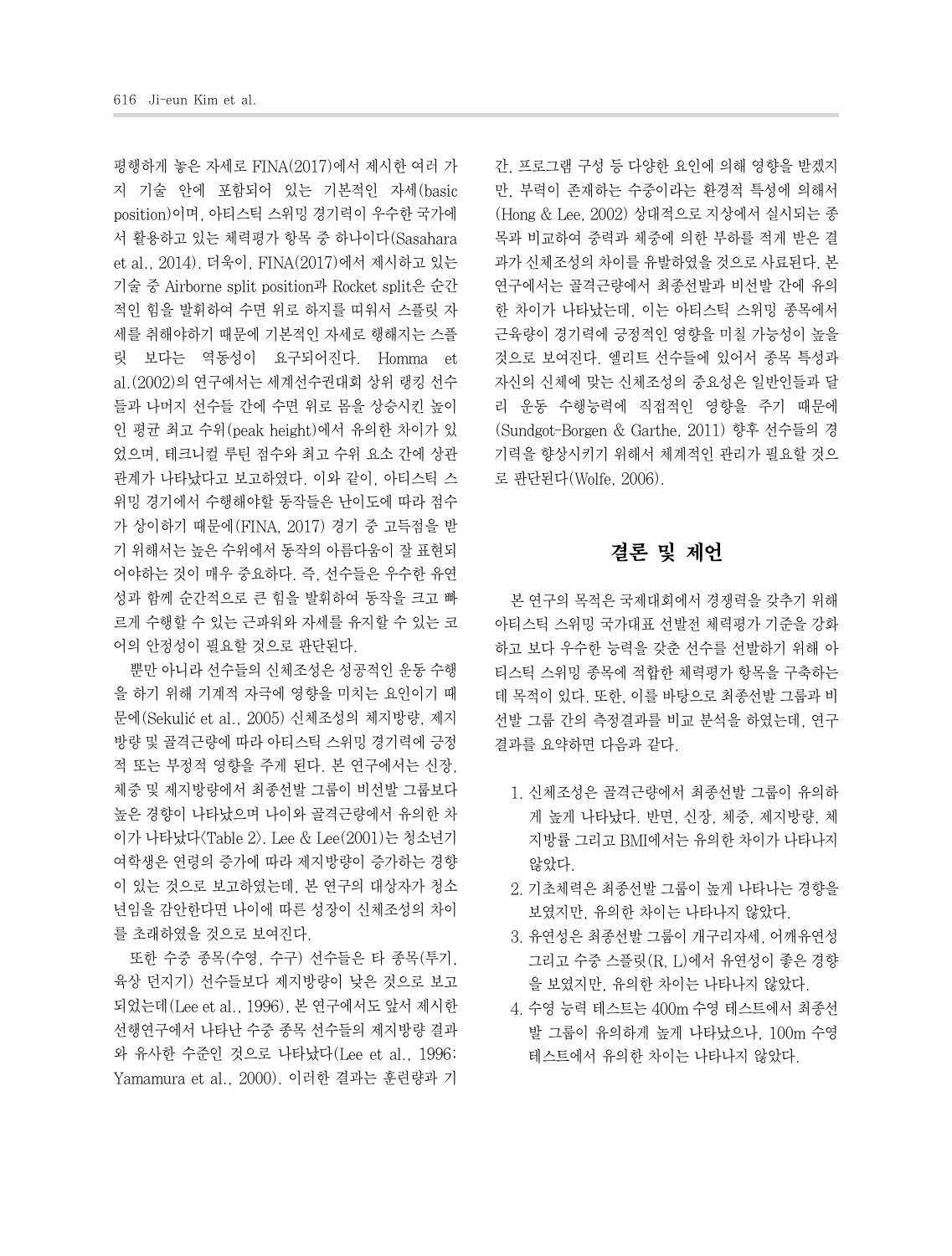이상의 결과를 종합해볼 때, 최종선발 그룹이 비선발 그룹보다 체력, 유연성 그리고 수영 능력에서 우수한 경 향이 나타난 것을 알 수 있었다. 특히 잠영 구간이 포함된 400m 수영 테스트에서는 확연한 차이를 확인할 수 있었 다. 이는 앞으로 꿈나무, 유소년, 상비군 선수를 포함한 아티스틱 스위밍 선수들을 선발하는데 있어 기초자료로 활용될 수 있을 것이며, 기술적인 측면만을 강조해온 지 도자들에게 아티스틱 스위밍 종목에 필요한 체력적 요소에 대한 중요성을 인식시켜주는 계기가 될 것으로 사료된다.

추후 연구에서는 본 연구에서 진행된 대상자 표집보다 더 많은 아티스틱 스위밍 선수들을 대상으로 연구가 진행 되어져야 할 것이다. 또한, 가장 큰 차이를 보이고 있는 수영 능력 테스트의 배점의 세분화가 필요할 것으로 사료 된다.

## 참고문헌

- Alentejano, T., Bell, G., & Marshall, D. (2012). A comparison of the physiological responses to underwater arm cranking and breath holding between synchronized swimmers and breath holding untrained women. *Journal of Human Kinetics, 32*, 147-156.
- Aspenes, S., Kjendlie, P. L., Hoff, J., & Helgerud, J. (2009). Combined strength and endurance training in competitive swimmers. *Journal of Sports Science & Medicine, 8*(3), 357-365.
- Bante, S., Bogdanis, G. C., Chairopoulou, C., & Maridaki, M. (2007). Cardiorespiratory and metabolic responses to a simulated synchronized swimming routine in senior ( $> 18$ ) years) and comen (13-15 years) national level athletes. *Journal of Sports Medicine and Physical Fitness, 47*(3), 291-299.
- Bjurstrom, R. L., & Schoene, R. B. (1987). Control of ventilation in elite synchronized swimmers. *Journal of Applied Physiology, 63*(3), 1019-1024.
- Chatard, J. C., Mujika, I., Chantegraille, M. C., & Kostucha, J. (1999). Performance and physiological responses to a 5-week synchronized swimming technical training programme in humans. *European Journal of Applied Physiology and Occupational Physiology, 79*(6), 479-483.
- Chung, E. J., Cho, J. H., & Chung, J. W. (2017). The development

and effects of modern dance applied land exercise program for youth synchronized swimmer. *The Korean Journal of Growth and Development, 25*(1). 151-159.

- FINA (2017). *Artistic Swimming Rules(2017-2021)*. Lausanne: Fédération Internationale de Natation.
- Homma, M., Ito, K., Kubo, Y., Takamatsu, J., Ichikawa, H., & Homma, M. (2002). Routine analysis of synchronized swimming at the 9th FINA world championships 2001. *Biomechanics and Medicine in Swimming, 9*, 529-533.
- Hong, H. O., & Lee, O. H. (2002). Comparison of lumbar bone mineral density and bone metabolic markers in healthy collegiate female swimmers with college women. *The Korean Journal of Exercise Nutrition, 6*(2), 163-168.
- Lee, D. O., & Lee, C. J. (2001). An analysis on body composition development trend of youth. *The Korean Journal of Physical Education, 40*(2), 899-911.
- Lee, D. T. (2004). Physical characteristics and heart rate responses during competition in elite synchronized swimmers. *Journal of Korea Living Environment System, 11*(1), 15-20.
- Lee, S. C., Kwon, T. D., & Kim, H. K. (1996). The characteristics of physique and body composition on athletics items of athletics high school in Korea. *The Korean Journal of Physical Education, 35*(4), 402-428.
- Lee, S. O. (2013). Training program for duet technical routine of synchronized swimming. *Journal of Coaching Development, 15*(3), 215-224.
- Lundy, B. (2011). Nutrition for synchronized swimming: A review. *International Journal of Sport Nutrition and Exercise Metabolism, 21*(5), 436-445.
- Mountjoy, M. (2009). Injuries and medical issues in synchronized olympic sports. *Current Sports Medicine Reports, 8*(5), 255-261.
- Robertson, S., Benardot, D., & Mountjoy, M. (2014). Nutritional recommendations for synchronized swimming. *International Journal of Sport Nutrition and Exercise Metabolism, 24*(4), 404-413.
- Rodríguez-Zamora, L., Iglesias, X., Barrero, A., Chaverri, D., Irurtia, A., Erola, P., & Rodríguez, F. A. (2014). Perceived exertion, time of immersion and physiological correlates in synchronized swimming. *International Journal of Sports Medicine, 35*(05), 403-411.
- Rodríguez-Zamora, L., Iglesias, X., Barrero, A., Torres, L., Chaverri, D., & Rodríguez, F. A. (2014). Monitoring internal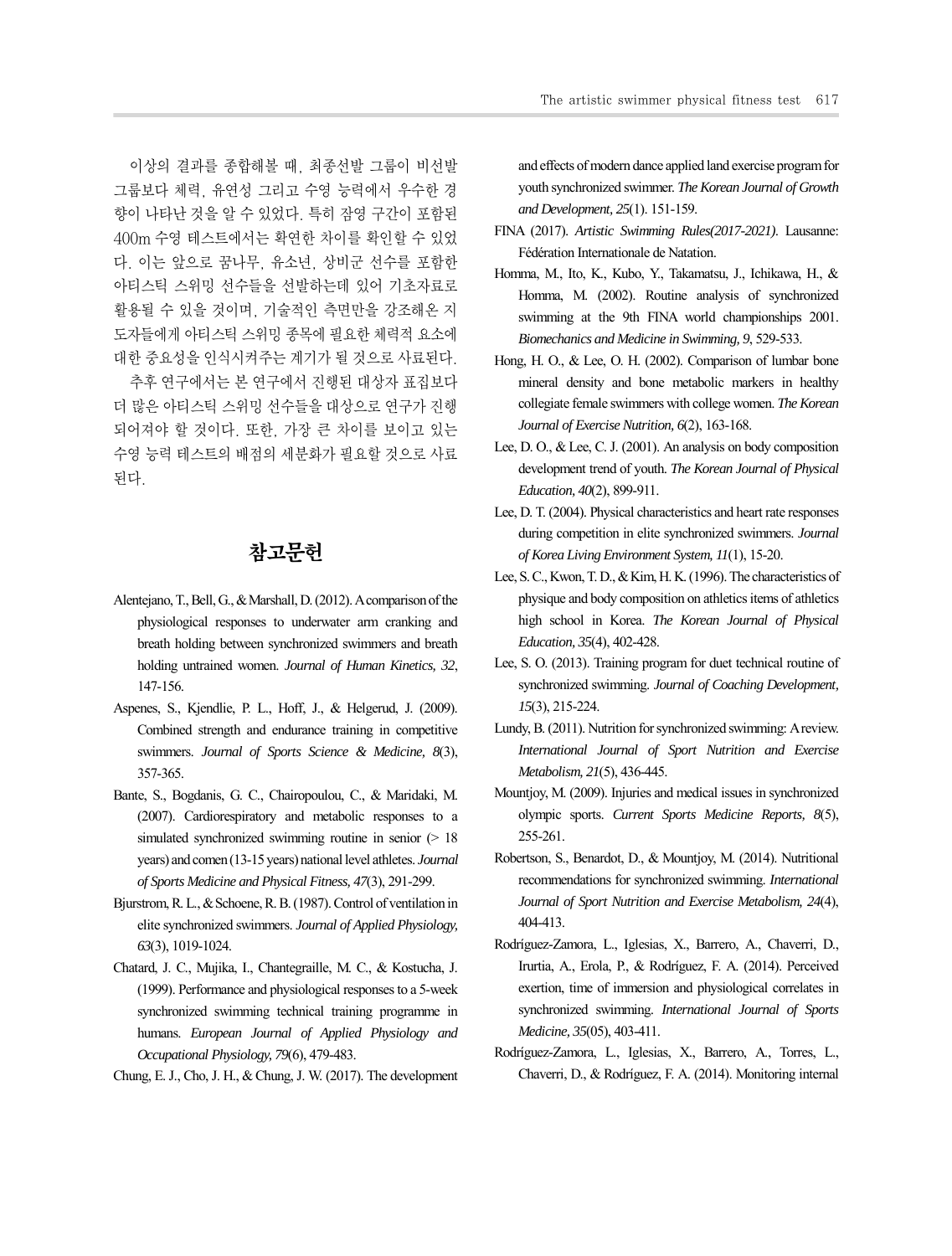load parameters during competitive synchronized swimming duet routines in elite athletes. *The Journal of Strength & Conditioning Research, 28*(3), 742-751.

- Rodríguez-Zamora, L., Engan, H. K., Lodin-Sundstrom, A., Schagatay, F., Iglesias, X., Rodríguez, F. A., & Schagatay, E. (2018). Blood lactate accumulation during competitive freediving and synchronized swimming. *Undersea and Hyperbaric Medicine, 45*(1), 55-63.
- Sands, W. A., McNeal, J. R., Stone, M. H., Kimmel, W. L., Gregory Haff, G., & Jemni, M. (2008). The effect of vibration on active and passive range of motion in elite female synchronized swimmers. *European Journal of Sport Science, 8*(4), 217-223.
- Sasahara, C., Nakagawa, K., Fukaya-Shimizu, R., Fujishima, H., Kawai, Y., & Homma, M. (2014). 日本水泳連盟科学委員会· ツンクロ委員会報告 2013年度ツンクロユースエリート· ジャンパー 育成対象選手サポート活動報告. *Japanese Journal of Sciences in Swimming, 17*(1), 16-21.
- Sekulić, D., Zenić, N., & Marković, G. (2005). Non linear relationships between anthropometric and motor-endurance variables. *Collegium Antropologicum, 29*(2), 723-730.
- Storck, N. (2017). *Upper body strength and endurance and its relationship with freestyle swim performance in elite swimmers.* Bachelor Thesis, Halmstad University.
- Sundgot-Borgen, J., & Garthe, I. (2011). Elite athletes in aesthetic

and olympic weight-class sports and the challenge of body weight and body compositions. *Journal of Sports Sciences, 29*(sup1), S101-S114.

- Tinto, A., Campanella, M., & Fasano, M. (2017). Core strengthening and synchronized swimming: TRX® suspension training in young female athletes. *The Journal of Sports Medicine and Physical Fitness, 57*(6), 744-751.
- Vassilios, T., Chyssoula, C., Sophia, K., & Georgia, R. (2016). Differences in physiological responses of synchronized swimming athletes and female swimmers. *European Journal of Physical Education and Sport, 12*(2), 58-62.
- Wolfe, R. R. (2006). The underappreciated role of muscle in health and disease. *The American Journal of Clinical Nutrition, 84*(3), 475-482.
- Yamamura, C., Zushi, S., Takata, K., Ishiko, T., Matsui, N., & Kitagawa, K. (1999). Physiological characteristics of well-trained synchronized swimmers in relation to performance scores. *International Journal of Sports Medicine, 20*(04), 246-251.
- Yamamura, C., Matsui, N., & Kitagawa, K. (2000). Physiological loads in the team technical and free routines of synchronized swimmers. *Medicine and Science in Sports and Exercise, 32*(6), 1171-1174.